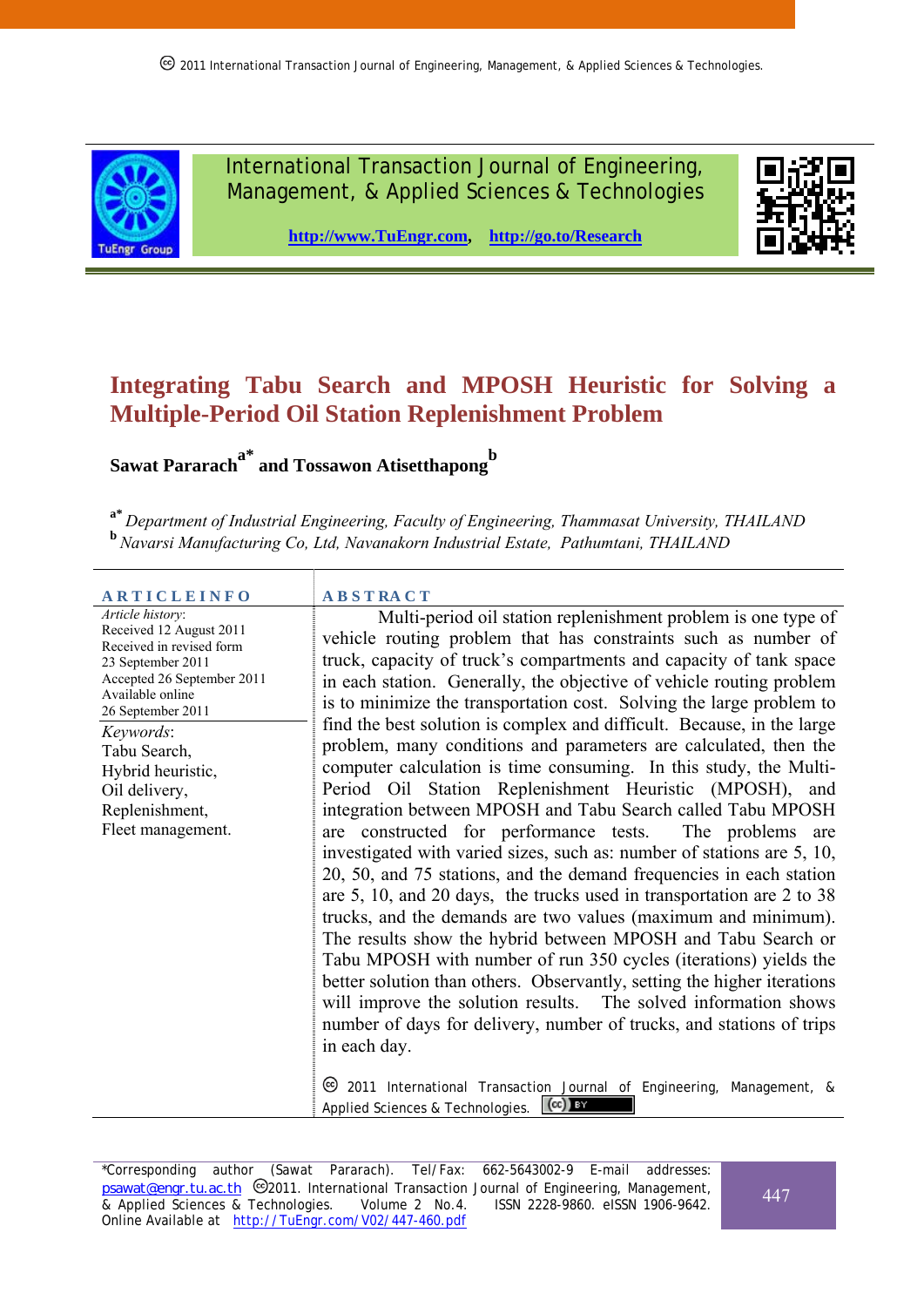## **1. Introduction**

Oil demand is increased every year. Even though biogas/syngas have been widely used as alternative (Vasileiadis *et al.*, 2011), oil price is still continuously getting higher. Consequently, the oil companies try to reduce cost, they obviously developed the new oil formula such as adding some biomaterial. The one source of cost comes from transportation of oil products from oil supplier to oil retailers.

Conillier *et al.* (2007, 2008) discussed multi-period oil station replenishment problem (MPOSP) which composes of delivery of several petroleum products to a set of petrol stations over a given planning horizon. One must determine, for each day of the planning horizon, how much of each product should be delivered to each station, how to load these products into vehicle compartments, and how to plan vehicle routes. The objective is to maximize the total profit equal to the revenue, minus the sum of routing costs and of regular and overtime costs.

The MPOSP is a combinatorial and NP-hard problem (Santosa and Hardiansyah, 2010). The MPOSP can be mathematical formulated in form of ILP model. The small MPOSP can be solved by the exact optimal method such that simplex. For the large MPOSP cannot be solved, because it is consists of many conditions and scenarios of solution. Conillier *et al.* (2007) solved the oil station replenishment problem (single period) using exact algorithm, but not on the multiperiod oil station replenishment problem (MPOSP). Conillier *et al.* (2008) solved MPOSP by a heuristic called MPSRH, their iterative heuristic was composed of several procedures and embeds the solution of a route packing problem.

Tabu search is one meta-heuristic method which is accepted that could jump from local optimum to finding the global optimum. Tabu or Taboo means forbid or no entry, then Tabu seach is means that searching with forbiddance. This forbiddance helps to avoid searching in the last searching or cyclic.

This paper investigates the exact solution for MPOSP using LINGO and constructs a new heuristic call MPOSH based similar on procedure's MPSRH. Moreover, the hybrid between MPOSH and Tabu Search is extensively constructed and experimental tested. The structure of this paper is organized as follows. A MPOSP problem is reviewed in Section 2 and section 3,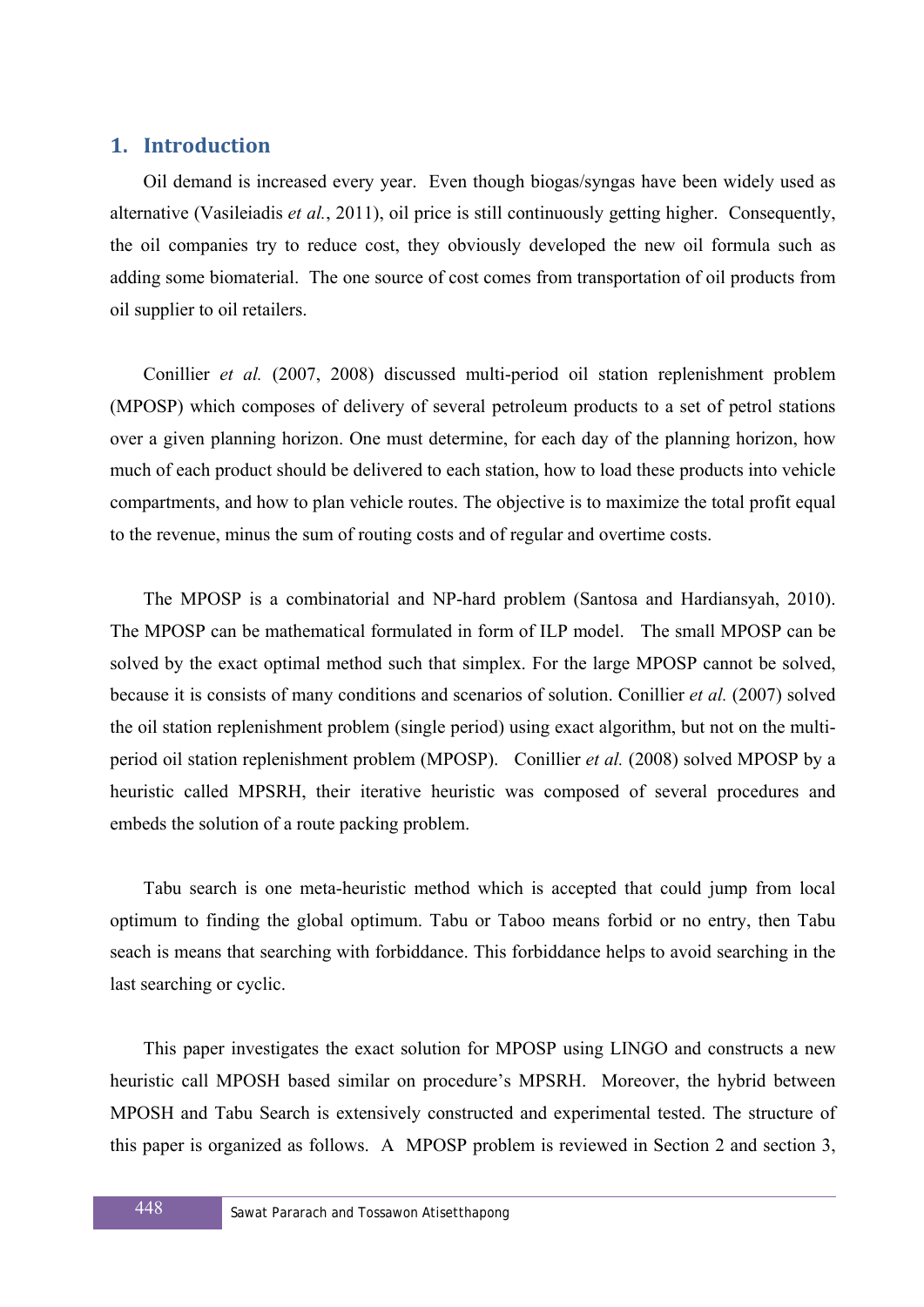the detail of heuristics, MPOSH and Tabu MPOSH, and saving time procedure are described in Section 4 to 6, the experimental results and discussion are shown in Section 7, and the conclusion is followed in Section 8.

## **2. The MPOSP Problem**

The MPOSP problem is one kind of capacitated vehicle routing problem, but it has more constraints. The characteristic of MPOSP are as follow.

Let  $G = (V, A)$  be a directed graph, where  $V = \{1, \ldots, n\}$  is the vertex set and  $A = \{(i, j): i, j\}$  $\in V, i \neq j$  is the arc set. Vertex 1 corresponds to the depot while the remaining vertices represent petrol stations. The travel time *tij* and the travel cost *cij*, are associated with arc (*i, j*). An armada of *m* trucks is based at the petro depot (Conillier *et al*. 2008). **Figure 1** shows the network of travel routes of truck from a petrol depot to petrol stations and back to the depot. Number of visited stations for each route is not greater than or equal to two petrol stations.



**Figure 1:** The travel routes of trucks from terminal or depot.

If *mip* denotes the underground tank capacity of product *p* at station *i*, *sipt* stands for the stock level of product *p* at station *i* at the start of period *t*. All trucks are assumed to travel of the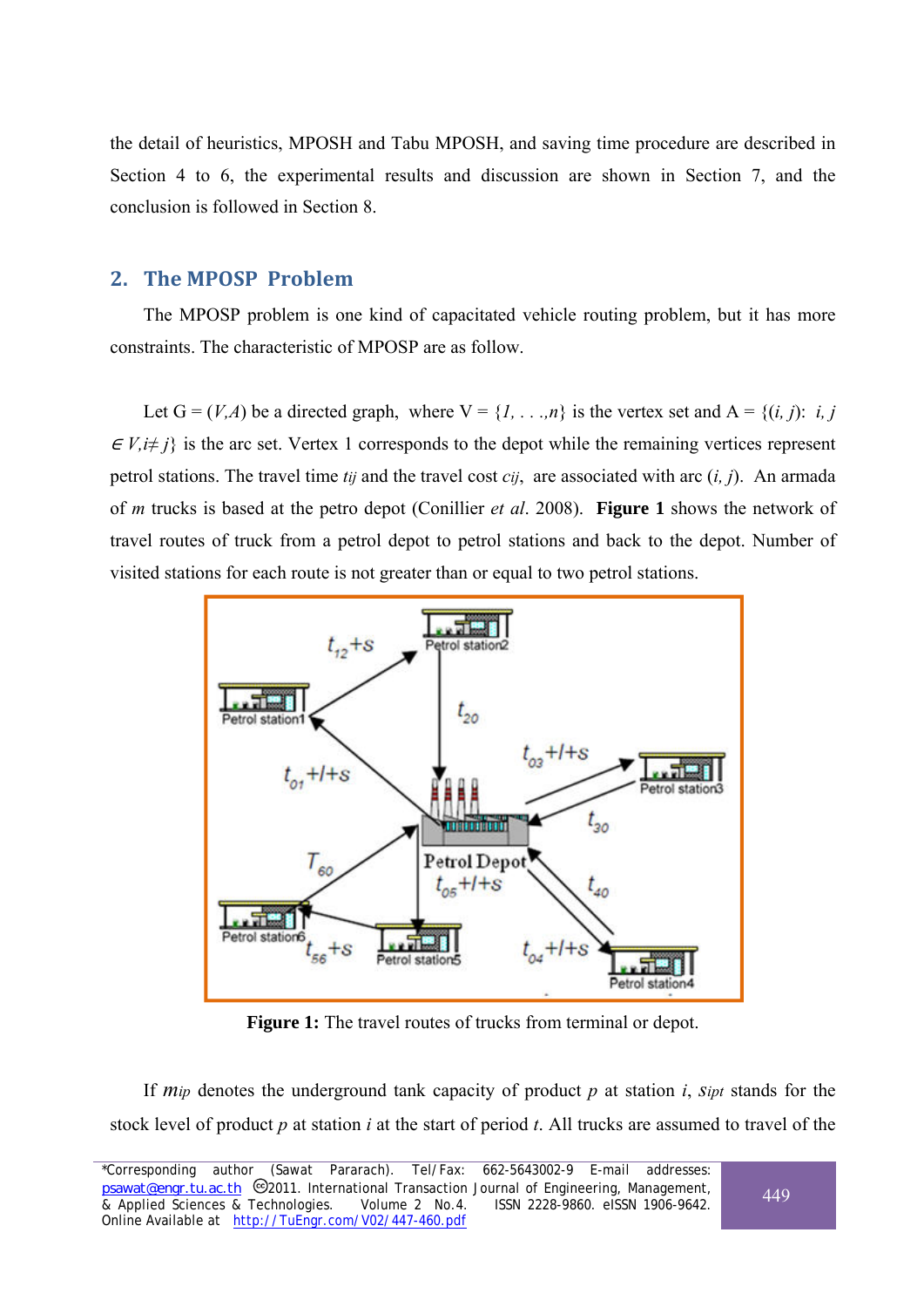same constant speed and have the identical fixed and variable cost. Each truck is subdivided into several partitions of different capacities. The stock levels decrease continuously during the day and delivery amounts should be a function of trucks arrival time at a station. The existence of safety stocks is assumed, so that it is feasible to deliver at any time during the day. When a truck delivers a product to a station, it completely empties the compartment containing that product. Any given truck compartment can be partially filled when the truck leaves a depot. The MPOSP contains a temporary and a spatial dimension. Since it is not necessary to visit each station during each period of the planning horizon, one must determine the ideal periods to visit stations, taking into account stock levels, fleet capacity, and routing efficiency.

This problem can, therefore, be viewed as an inventory routing problem with additional constraints induced by varying tank sizes and truck compartments. These decisions are optimized centrally by the distributor. In other words, the considered operating mode can be described as a push system. The number of stations on any given route is limited; this limit is equal to two. The two-stop limit per route is a common practice in North America (Cornillier *et al.,* 2008). It is explained by the fact that the most tank of a truck contains four to six compartments and each station typically orders two or three products, one of which often requires two compartments. Irrespective of the quantity delivered at each station, the service time is assumed to be constant and equal to stock level. Several routes can be assigned to the same vehicle in any given period. The normal duration of a working day is equal to *H*; however, this duration can be extended to *H'* by using overtime. A regular labor wage rate applies until time *H* and an overtime rate applies between *H* and *H'*. We solve the problem on a planning horizon of *T* periods. Note that the same methodology could be applied on a rolling horizon basis. The MPOSP consists of determining many decision variables for each period *t* of the planning horizon such as:

- $\blacksquare$  the set of stations to which deliveries should be made.
- the quantity of each product p to be delivered to each of these stations,
- the loading of these products into vehicle compartments,
- the feasible delivery routes to these stations,
- the assignment of routes to available trucks.

## **3. The MPOSP Mathematical Model**

The problem can be formulated as a mixed integer programming model. The objective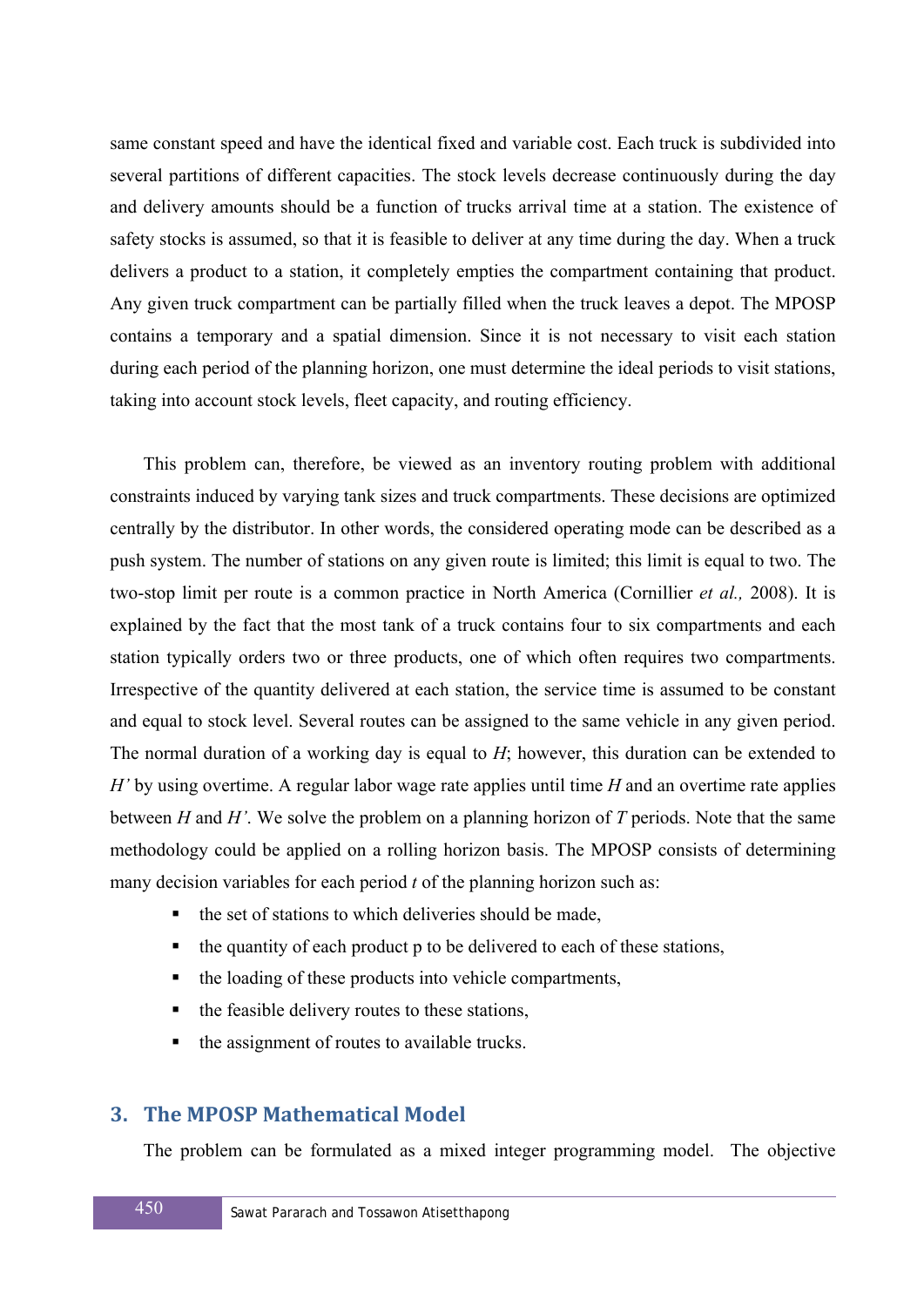function is minimizing transportation cost. This model could be solved optimally only in a small scale problem. The decision variables are defined as following (Conillier *et al.*, 2008).

#### **Parameters are:**

 $C$  = regular labor time cost per minute,

- *C'* = overtime labor cost per minute,
- $c =$  travel cost per minute,

 $s_{ipt}$  = remaining oil stock of product *p* at station *i* period *t*,

 $V_{\text{int}}$  = demand of oil product *p* at station *i* period *t*,

*qwk*= capacity of compartment *w* of truck *k*,

*mip*= capacity of underground tank for product *p* at station *i*

*Tij*= travel time from station *i* to station *j*, including loading time, *l* at the terminal and

unloading time, *s* at station *<sup>j</sup>*

 $t_{ij}$  = travel time from station *i* to station *j* 

*Then, Tij* =  $t_{ii}$  +  $l$  + *s* when  $i = l$ ,  $Ti<sub>i</sub> = t<sub>ij</sub> + s$  when  $i, j \neq 1$ , and  $Tij = tij$  when  $j = 1$ .

 $h_{kt}$  = regular time for truck k at period t

 $h'_{kt}$  = overtime for truck *k* at period *t* 

 $H =$ Maximum regular time

*H' =* Maximum regular and over time

 $\chi_{ipwvkt}$  =quantity of product *p* of station *i* loaded in compartment *w* of truck *k* within trip *v* at period *t* 

#### **The decision variables are:**

- $Z_{ijvkt} = \{1,0\}$  equal to 1 if truck *k* travels from station i (the terminal if  $i = 0$ ) to station*j* (the terminal if  $j = 0$ ) within trip  $v$  at period *t*,
- $Y_{ipwvkt} = \{1,0\}$  equal to 1 if and only if product p of station *i* is loaded in compartment w of truck *k* within trip *v* at period *t.*

The objective function objective function is formulated to minimizes the total cost which can be decomposed into regular working time and overtime costs, and travel costs of trucks show in Eq.  $(1)$ ,

$$
Min \sum_{(k,t)} (Ch_{kt} + C'h'_{kt}) + \sum_{(i,j,v,k,t)} T_{ij} Z_{ijvkt}
$$
\n(1)

Subject to:

*spi,t+1= spit- Vpit+∑ xipwvkt* ∀*(i,p,t) (2) (w,k,t)* 

 $x_{\text{ipwvkt}} \leq q_{\text{wk}} y_{\text{ipwvkt}}$  (3)

$$
S_{ipt} + \sum_{(w,k,t)} x_{ipwvkt} \le m_{ip} \qquad \qquad \forall (i,p,t) \tag{4}
$$

\*Corresponding author (Sawat Pararach). Tel/Fax: 662-5643002-9 E-mail addresses: *psawat@engr.tu.ac.th* 2011. International Transaction Journal of Engineering, Management, & Applied Sciences & Technologies. Volume 2 No.4. ISSN 2228-9860. eISSN 1906-9642. Online Available at http://TuEngr.com/V02/447-460.pdf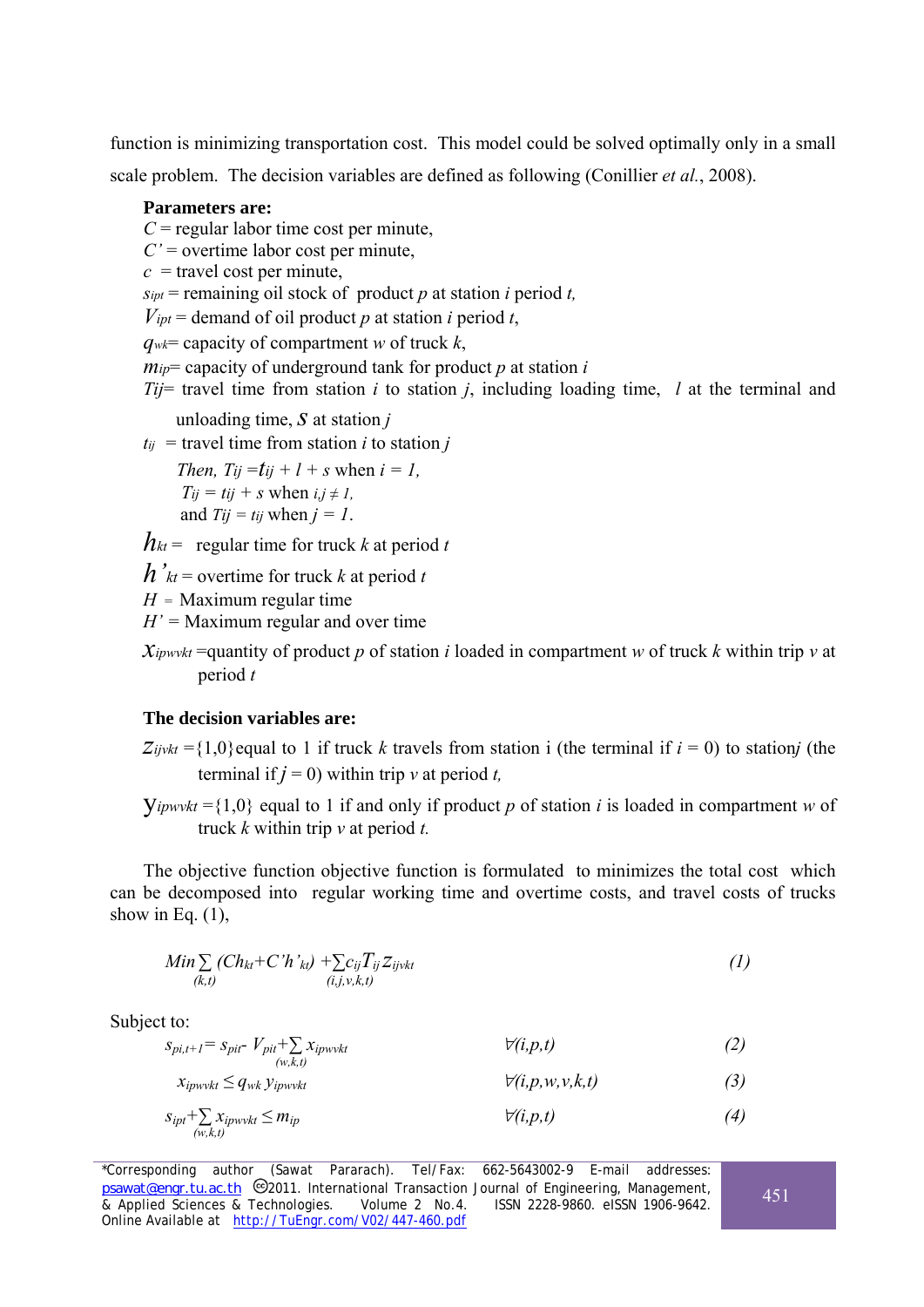| $\sum_{(i,p)}$ yipwvkt $\leq I$                                    | $\forall (w, v, k, t)$                                           | (5)         |
|--------------------------------------------------------------------|------------------------------------------------------------------|-------------|
| $\sum z_{ijvkt} \geq y_{ipwvkt}$                                   | $\forall (j, p, w, v, k, t), j \neq 0$                           | (6)         |
| $\sum z_{ijvkt} = \sum z_{jivkt}$                                  | $\forall (j, p, w, v, k, t)$                                     | (7)         |
| $\sum_{i} z_{ljvkt} \leq I$                                        | $\forall (v,k,t)$                                                | (8)         |
| $z_{ijvkt} + z_{jivkt} \leq I$<br>$\sum z_{ijvkt} \leq 3$<br>(i,j) | $\forall (j, p, w, v, k, t), i, j \neq 0$<br>$\forall (v, k, t)$ | (9)<br>(10) |
| $\sum_{(i,j,v)} T_{ij} z_{ijvkt} = h_{kt} + h'_{kt}$               | $\forall (v,k,t)$                                                | (11)        |
| $\sum z_{ljvkt} \geq l$<br>(j, v, k, t)                            | $\forall (j, v, k, t)$                                           | (12)        |
| $s_{piI} = 0$                                                      | $\forall (i,p)$                                                  | (13)        |
| $z_{i\text{ivkt}}=0$                                               | $\forall (i,j,v,k,t)$                                            | (14)        |
| $\sum y_{ipwvkt} = 0$<br>$\overline{(p,w)}$                        | $\forall (i, p, w, v, k, t), p \neq w$                           | (15)        |
| $0 \leq h_{kt} \leq H$                                             | $\forall$ (k,t)                                                  | (16)        |
| $0 \leq h \leq H$ '-H                                              | $\forall$ (k,t)                                                  | (17)        |
| $z_{ijvkt} \varepsilon \{0,1\}$                                    | $\forall (i,j,v,k,t)$                                            | (18)        |
| $y_{ipwvkt}$ $\varepsilon$ {0,1}                                   | $\forall (j, p, w, v, k, t)$                                     | (19)        |

Eq. (2) ensures stock equilibrium between two consecutive periods. Eq. (3) specifies the quantity loaded does not exceed the allotted compartment capacity *qwk*. A constraint (4) specifies stock level after a delivery should not exceed the tank capacity. Constraint(5) ensure that at most one product demand is assigned to a compartment. Constraint (6) a product quantity can be delivered to station j only if a truck travels from station *i* to station *j*. Eq. (7) specifies that the number of arrivals at a given station must be equal to the number of departure from this station. Constraint (8) imposes for each trip at most only one departure made from a depot. Constraint (9) eliminate round trips between two stations, and the number of visited stations is limited to three per trip including a depot by constraint(10). Eq. (11) decomposes for each truck the workload into regular working time and overtime. Eq. (12) enforces to transport product from terminal, quantities of oil at starting time is zero in Eq.(13), and eliminate travel in the same station (14). Eq.(15) each compartment has one type of product. Eq.(16) imposes a regular time limited to *H* hours (16) and a maximum overtime limited to *H'- H* hours (17).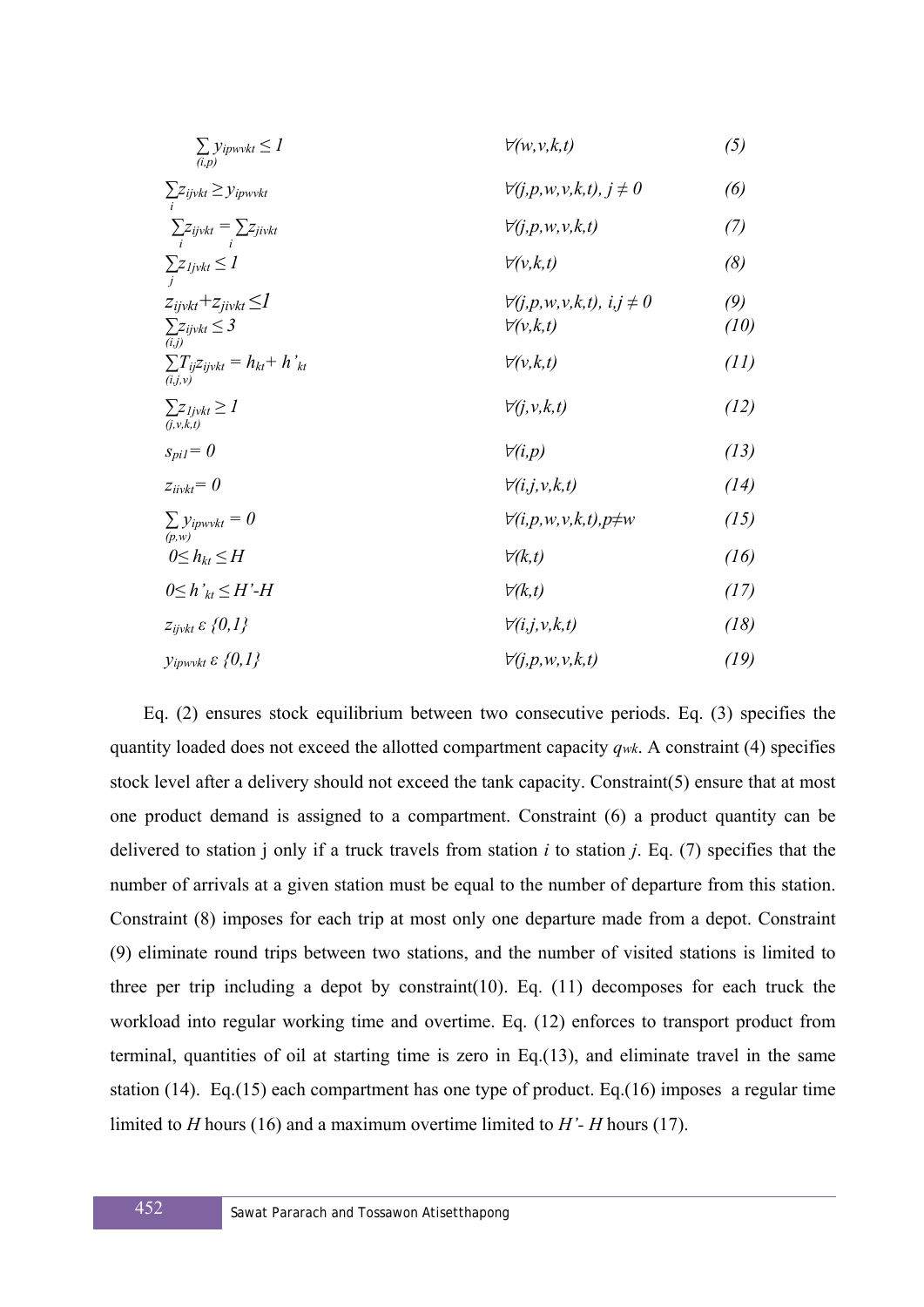## **4. The MPOSP Heuristic**

MPOSH consists of 2 parts, first is constructing the route of oil station without consider truck, and second is dividing the route for each truck. The location of oil stations is filled to system using coordinate *x* and *y* value. And the input data are: number of station(*n*), speed of truck(*v*), type of oil products(*p*), delivery time of each station(*ddate*), travel cost per minute(*c*), regular labor cost per minute(*C*), overtime labor cost per minute(*C'*), regular working hours(*H*), end of working include overtime(*H'*), loading time time(*l*), unloading time(*s*), demand of oils at each period(*Dpn*), capacity of underground tank(*mip*), and amount of remaining oil product *p* at station *i* period *t* (spit), and travel route( $o$ ).

#### **MPOSH procedure:**

1) Euclidean calculate distance from station *i* to station *j* using:

 $d_{ij} = ((x_i - x_j)^2 + (y_i - y_j)^2)^{1/2}$ 

2) Calculate travel time for each distance,  $t_{ii} = d_{ii}/v$ , and travel time between stations including loading and unloading time are;

$$
T_{ij}=t_{ij}+l+s
$$
, when  $i = 0$  or  $T_{0j}=t_{0j}+l+s$   
\n $T_{ij}=t_{ij}+s$ , when  $i$  and  $j \neq 0$  or  $T_{ij}=t_{ij}+s$   
\n $T_{ij}=t_{ij}$ , when  $j = 0$  or  $T_{i0}=t_{i0}$ .

- 3) Determine the number of stations for each transportation route for each truck is less than or equal to 2 that is the same Eq.(10). The conditions of this step are:
	- a. In case of travel time of route is over the end of time including overtime:

If  $T_{0j}$ +  $T_{ij}$ +  $T_{i0} \leq H'$  then the number of visited stations for this route is 2, and set  $TT_{ii}= T_{0i}+ T_{ii}+ T_{i0}$ 

b. In case of travel time of route is not within the end of time including overtime,

If  $T_{0j}$ +  $T_{ij}$ +  $T_{i0}$ > *H'* then the number of visited stations for this route is only 1, and set  $TT_{0i} = T_{0i} + T_{i0}$ .

In case of number of visited stations equal to 2, calculate transportation pairs of route that are minimize travel time from station  $i$  to station  $j$ :

*Min*: 
$$
TT_{ij} = T_{0j} + T_{ij} + T_{i0}
$$
,  $i \neq j$ ,  $i...n$ ,  $j...n$ 

After matching pair of each route, set  $1<sup>st</sup>$  route composes of station' $i(1)$  and set station'*j*(1).

<sup>\*</sup>Corresponding author (Sawat Pararach). Tel/Fax: 662-5643002-9 E-mail addresses: psawat@engr.tu.ac.th <sup>@</sup>2011. International Transaction Journal of Engineering, Management, *b*<br>& Applied Sciences & Technologies. Volume 2 No.4. ISSN 2228-9860. eISSN 1906-9642.  $\overline{\&}$  Applied Sciences  $\overline{\&}$  Technologies. Online Available at http://TuEngr.com/V02/447-460.pdf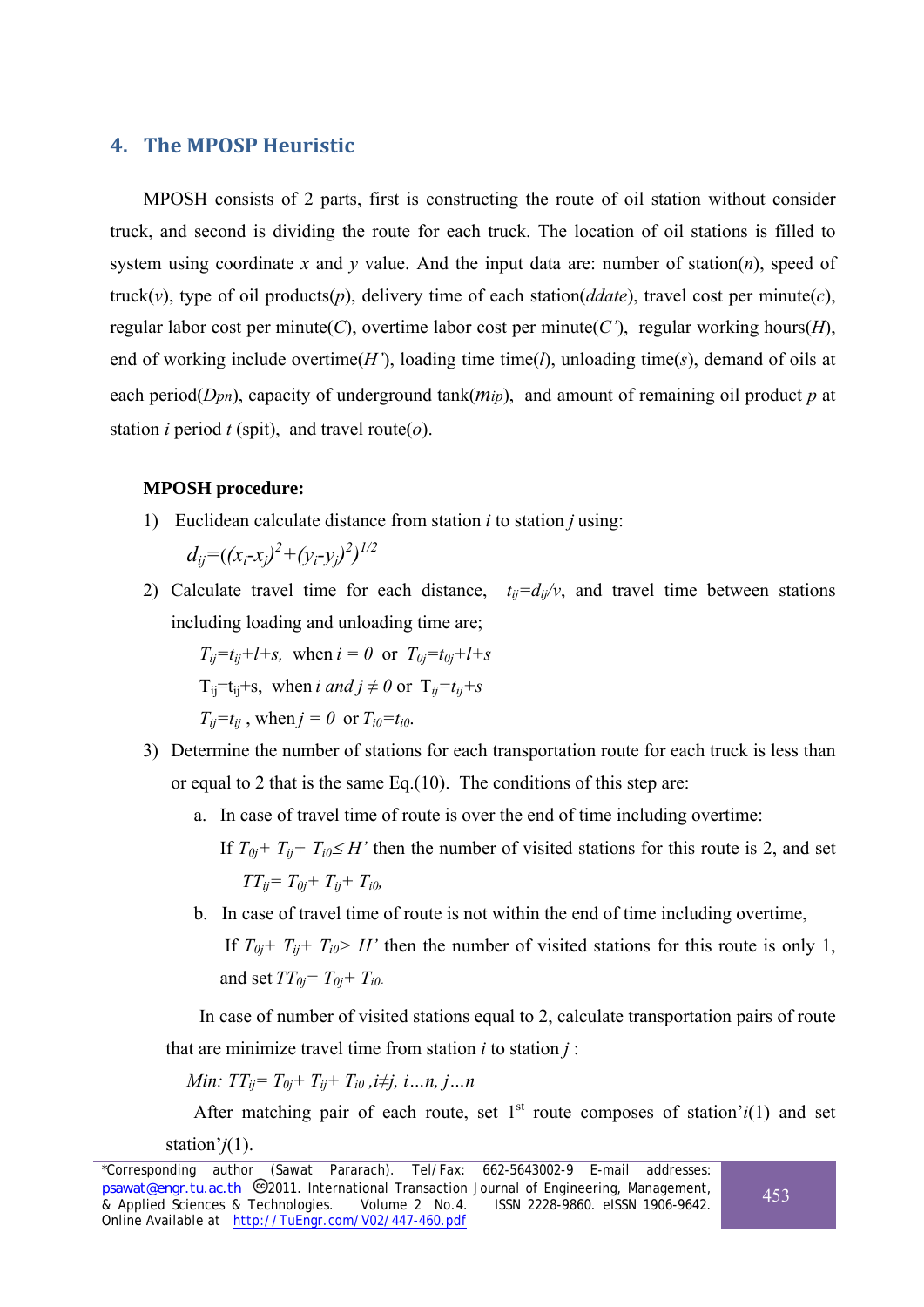Calculate travel time of  $1<sup>st</sup>$  route and add the new station pairs, the new must has minimum travelling, and consider the new pairs must be not selected the same stations selected before.

*Min:*  $TT_{ij} = T_{0j} + T_{ij} + T_{i0}$ ;  $i \neq j$ ,  $i_{(2)} \neq i_{(1)}, j_{(1)} \& j_{(2)} \neq j_{(1)}$ ,  $i_{(1)}$ 

Do until all stations are selected, each route is set, the number of total route is increase, *O=O+1*.

- 4) Check the demand of each oil product in those selected travel routes on each day
	- *For f…p, i<sub>(o)</sub>n, j<sub>(o)</sub>…n, and o…O, a…ddate*

 $Z_{f(\alpha)a} = D_{f_i(\alpha)a} + D_{f_i(\alpha)a}$ 

5) Check the remaining stock for each station plus demand in each station. It should not more than capacity of underground tank in each station that is the same as Eq.(4).

*sfi(o)a-1*+ *dfi(o)a*< *Vfi(o)*

*sfj(o)a-1*+ *dfj(o)a*< *Vfj(o)*

- 6) Check the order quantities of customer for each route;
	- a. In case of products *f* total amount of *Z* liters' on date *a* is not over the capacity of compartment ( $Z_{\text{foa}} < s_f$ ), then update the remaining stock of product *f* on each station  $(i_0, i_0)$  of travel route *o* on date *a*;

 $Stock_{\hat{t}(o)a} = Stock_{\hat{t}(o)a-1} + D_{\hat{t}(o)a}$ *Stockfj(o)a=Stockfj(o)a-1+ Dfj(o)a*

b. In case of product *f* total amount of Z liter's on date *a* is over the capacity of compartment  $(Z_{\text{foa}} > s_f)$ , keep the last demand of date a into unfinished account. In case of no travel between stations set travel time of that route equal to zeroes.

 $Stock_{fi(o)a} = 0$  *station 'i Stock* $_{f_i(o)a} = 0$  *station 'j*  $TT_{oa} = TT_{oa}$ 

7) Check amount of current date is equal to the delivery date or not? (*a & ddate*);

If *a<ddate*, find out some amount of demand on date a+1 include the delivery on date *a*.

 $(Z_{foa} = Z_{foa} + Z_{foa+1})$ , and  $a = a+1$ Then , go back to step 5) If *a >ddate*, go to step 7).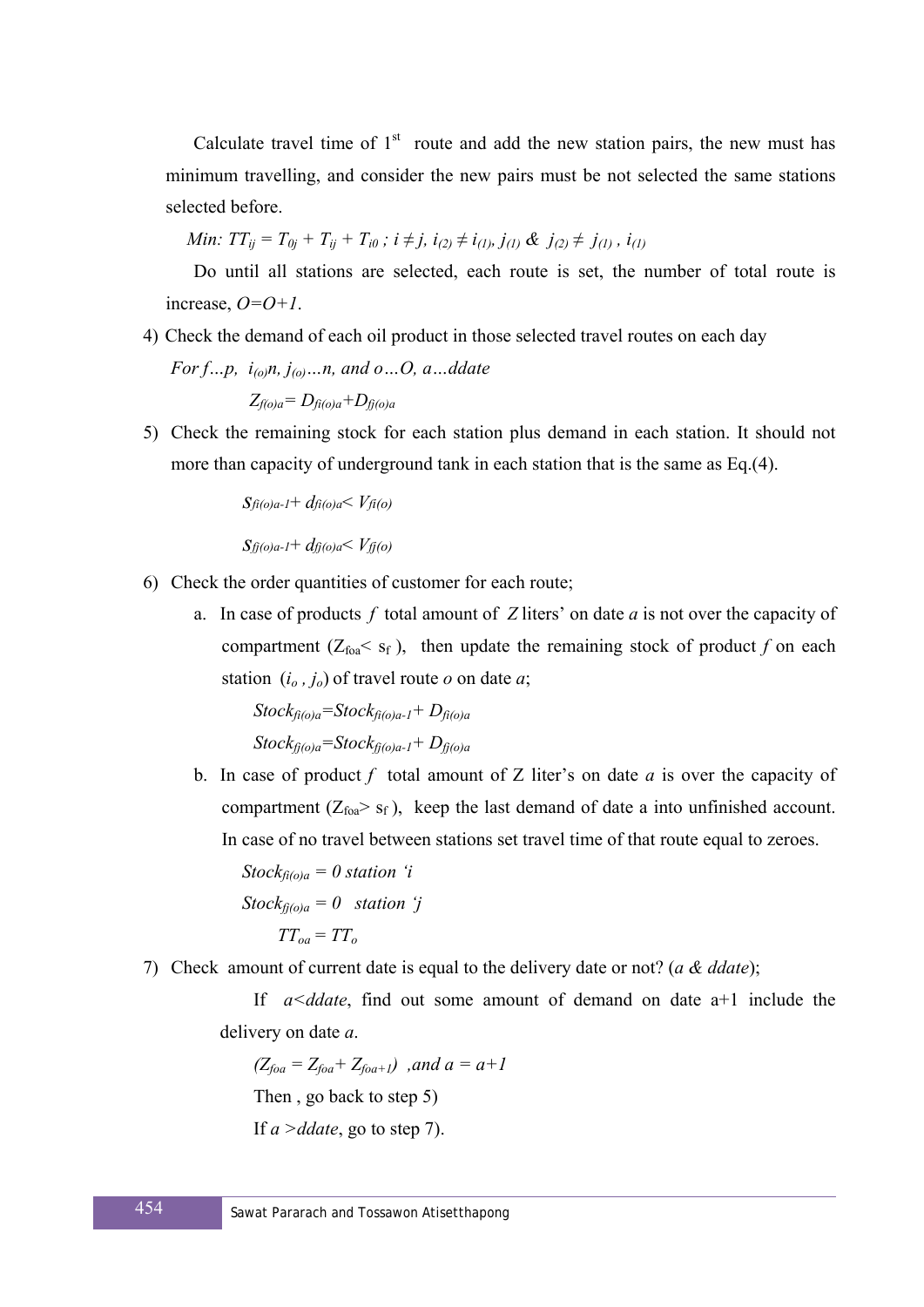- 8) Check amount of total route(*o*) are meet all stations, if not add *o=o+1* and go back to step 5),
- 9) Assign the routes for trucks by considering the truck that has minimum travel time should be selected for the next route.

*vcka* = *TToa* ; *k…u, o..O, a…ddate*  Min: *vcka*

$$
vc_{ka} = TT_{(o)a} + TT_{(o+1)a}
$$

10) Calculate and show the associated costs;

In the case of travel time is over regular time, working cost, *wc*,is included overtime cost:

 $vc_{ka}$  $>$ *H*;

*Working Cost* =  $(H \times RT\cos t) + ((vc_{ka} - H) \times OT\cos t)$ 

In the case of travel time is less than regular time(minute):

 $vc_{ka} \leq H$ 

*Working Cost* = (*vcka* x *RTcost*)

Transportation cost, *tc*, is labor cost multiply by travel time(minute):

*Transportation Cost = vcka x TRANcost* 

Total cost is working cost plus transportation cost.

 *Total Cost = Working Cost + Transportation Cost*

## **5. Tabu MPOSP Heuristic**

The same input data such as, number of station( $n$ ), station coordinate locations  $(x,y)$ , speed of truck(*v*), type of oil products(*p*), delivery time of each station(*ddate*), travel cost per minute(*c*), regular labor cost per minute(*TRANcost*), overtime labor cost per minute(*OTcost*), regular working hours(*H*), end of working include overtime(H'), loading time time(*l*), unloading time(*s*), demand of oils at each period( $D_{pn}$ ), capacity of underground tank( $m_{ip}$ ), and amount of remaining oil product *p* at station *i* period *t (spit),* and travel route(*o*).

### **Variables used in Tabu search are;**

*Rtubu = maximum pairs of station that can be keep in tabu list Stabu = the total station pairs selected to tabu list in each iteration. Ftubu = checker to count the number of station pairs that are limited. Iteration* = number of iterations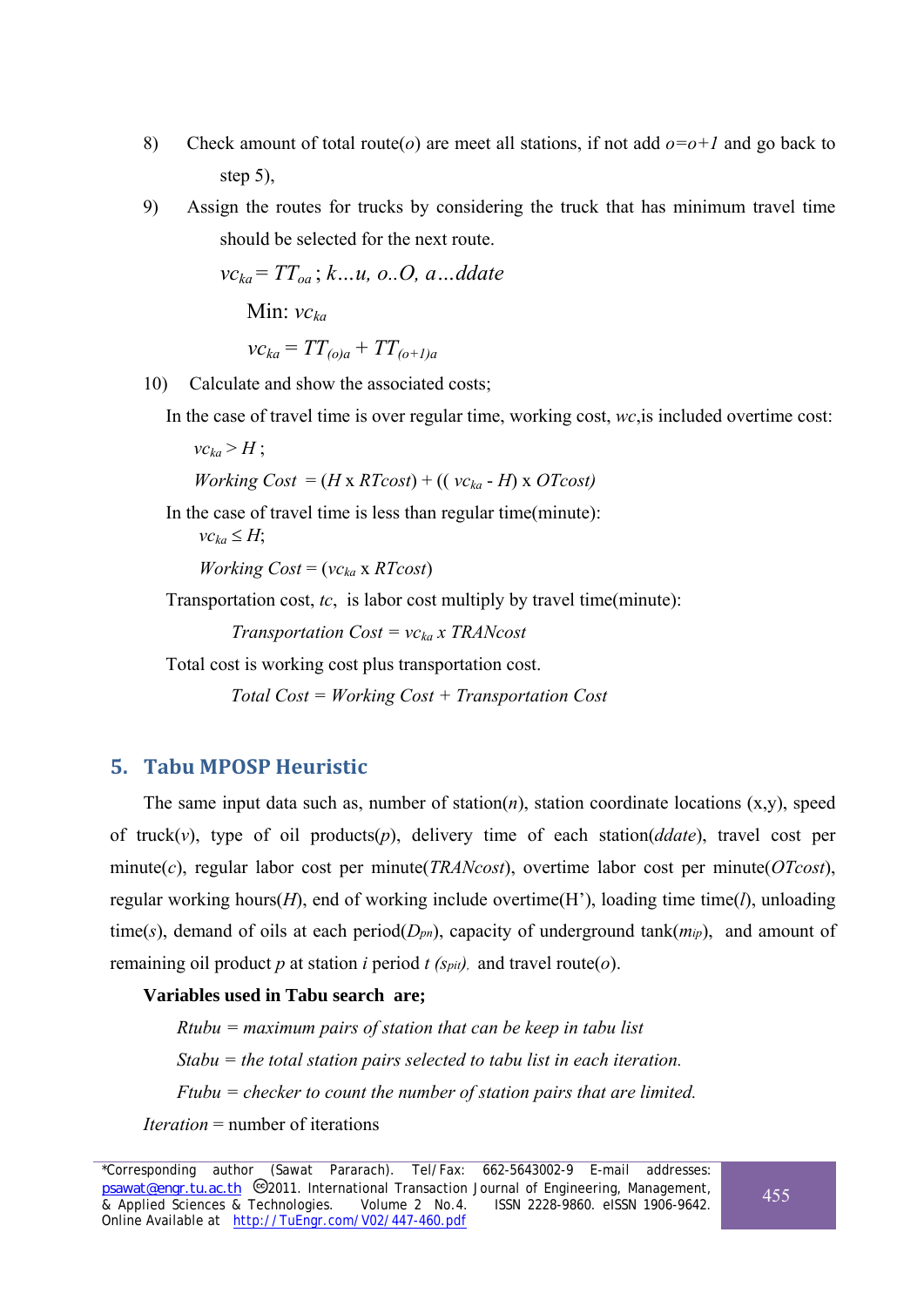1) Initialize

Generate the initial population of rout, S0, by previous MPOSH procedure. (*Count =0)*

Such as:

*S0*= *i(1) j(1)* . *i(2)j(2)* .*i(3)j(3*)

 $= 13 - 24 - 56$ 

It means:

*Route 1 = pair of station 1 and station 3 Route 2 = pair of station 2 and station 4 Route 3 = pair of station 5 and station 6* 

2) Set the initial population is the best of station pair,  $(S_{best} = S_0)$ 

*Calculate the fitness C0 and set it equal to Cost<sub>best</sub>* 

3) Add the station pair set to tabu list(a), and update the total station pairs selected to tabu list, *a* = *ftabu*+*stabu*

Example*,* if *stabu = 1*

*tabu[a][1]=station1 tabu[a][2]=station 3* 

4) Construct the neighborhood of station pair

*(Sneighbor)* that are not assigned in tabu list, and then find the best neighborhood of pair of station.

*(Sneighbor* \_*best )* using the saving time procedure ( as shown further section ).

5) Update the tabu list under condition ( *a*< *Rtabu*)

In case of *(a* < *Rtabu)* 

Set  $Ftabu = a$  and back to step 3,

In case of *(a* ≥*Rtabu)*

Reset the tabu list except the last station pair, and set it to 1<sup>st</sup> station pair in *tabu list*.

*Ftabu =1* 

6) Compare the fitness of the best neighborhood and the cost best, (*f* (*Sneighboe \_ best*) and (*Cbest*).

> If  $(f(S_{neiehboe best}) > (C_{best})$ , go to step 7 If  $(f(S_{neighbor \ best}) \leq (C_{best})$ .  $C_{best} = f(S_{neighbor \ best})$  $S_0 = S_{neichbor}$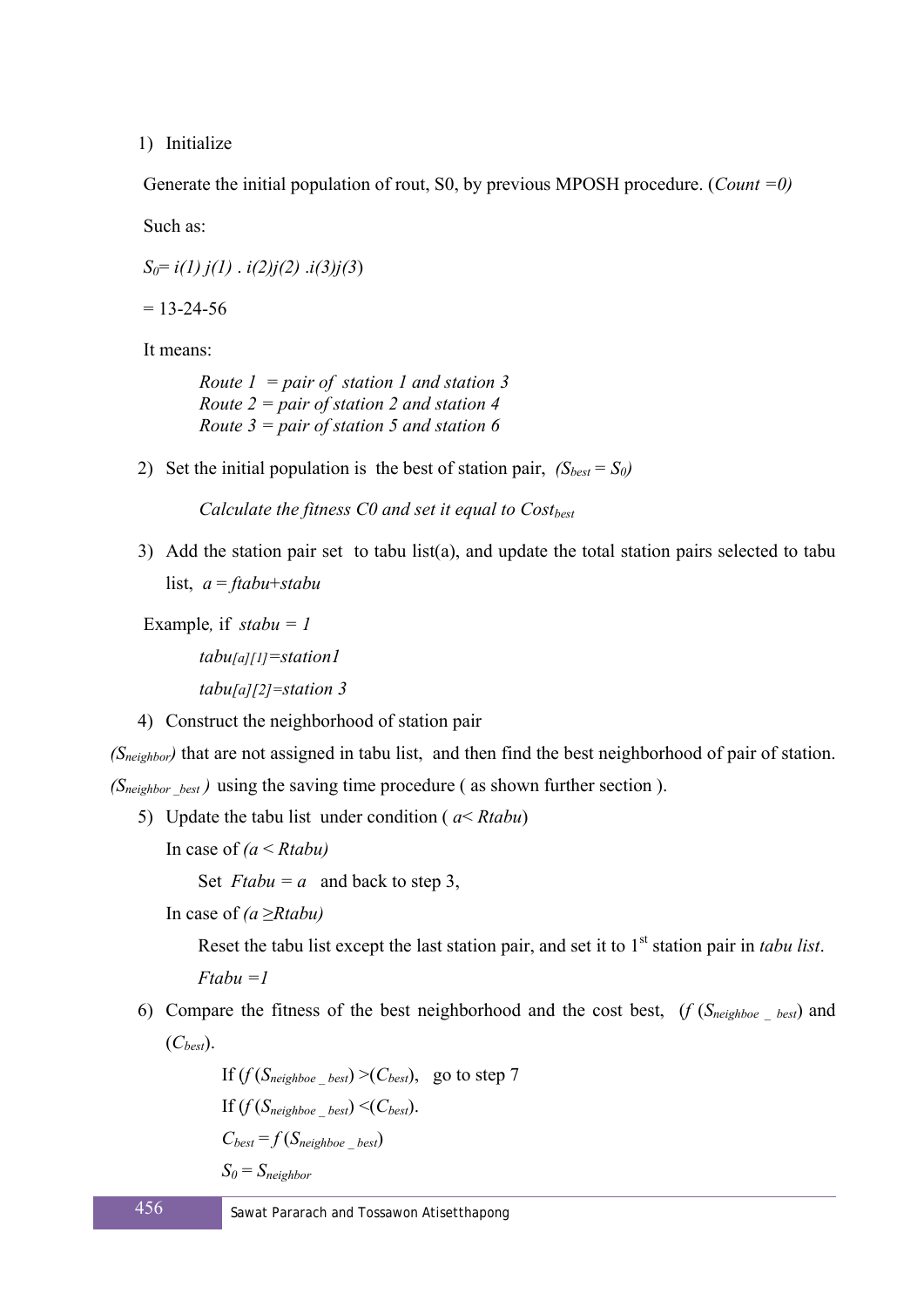7) Increase number of iteration, *Count =Count+1*, Check number of iteration ≥maximum iteration.

If *number iteration <maximum iteration* go to step 3. If *number iteration =maximum iteration* , generate the solution files "*best\_solution1.txt*" , and "*best\_solution2.txt*"

## **6. The Saving Time Procedure**

In saving time procedure, the steps are the same as MPOSH but only step 3 is changed.

At step 3), in case of 2 stations are selected, we assign the station pair that has maximum saving time to be a departure, the calculate as:

$$
Max S_{ij} = (T_{j0} + T_{0j}) + (T_{i0} + T_{0i}) - (T_{0j} + T_{ij} + T_{i0}) = T_{j0} - T_{ij} + T_{0i}
$$

After matching pair of each route, set 1<sup>st</sup> route composes of station' $i(1)$  and set station' $i(1)$ .

Calculate travel time  $TT_o = T_{0i} + T_{ii} + T_{i0}$  or  $I^{st}$  route and add the new station pairs, the new must has maximum saving time, and consider the new pairs must be not selected the same stations selected before.

$$
Max S_{ij} = (T_{j0} + T_{0j}) + (T_{i0} + T_{0i}) - (T_{0j} + T_{ij} + T_{i0}) = T_{j0} - T_{ij} + T_{0i};
$$
  
 $i \neq j, i_{(2)} \neq i_{(1)}, j_{(1)}$  and  $j_{(2)} \neq j_{(1)}, i_{(1)}$ 

Do until all stations are selected, each route is set, the number of total route is increase, *O=O+1*.

### **7. Experimental results and discussion**

The algorithms are coded in Borland C++5.02 and test run on PC 1.6 GHz., RAM 1 GB. , and Virtual Memory is 10 GB. The problem instances are generated as similar as actual real case possible (**Table 1**). The product type is consists of 4 products, Diesel, Gasohol-91, Gasohol-95, and Benzin-91. The numbers of the replenishment station are 5, 10, 20, 50, and 75 stations. For each station, the underground tanks capacities are randomly generated in ranges. The daily demand sales are randomly generated in ranges. Depot coordinate is fixed as (100km,100km) for all instances, while replenishment stations coordinates are randomly uniform distribution in a (300km, 300km). Then, distances are Euclidean calculated. The truck type is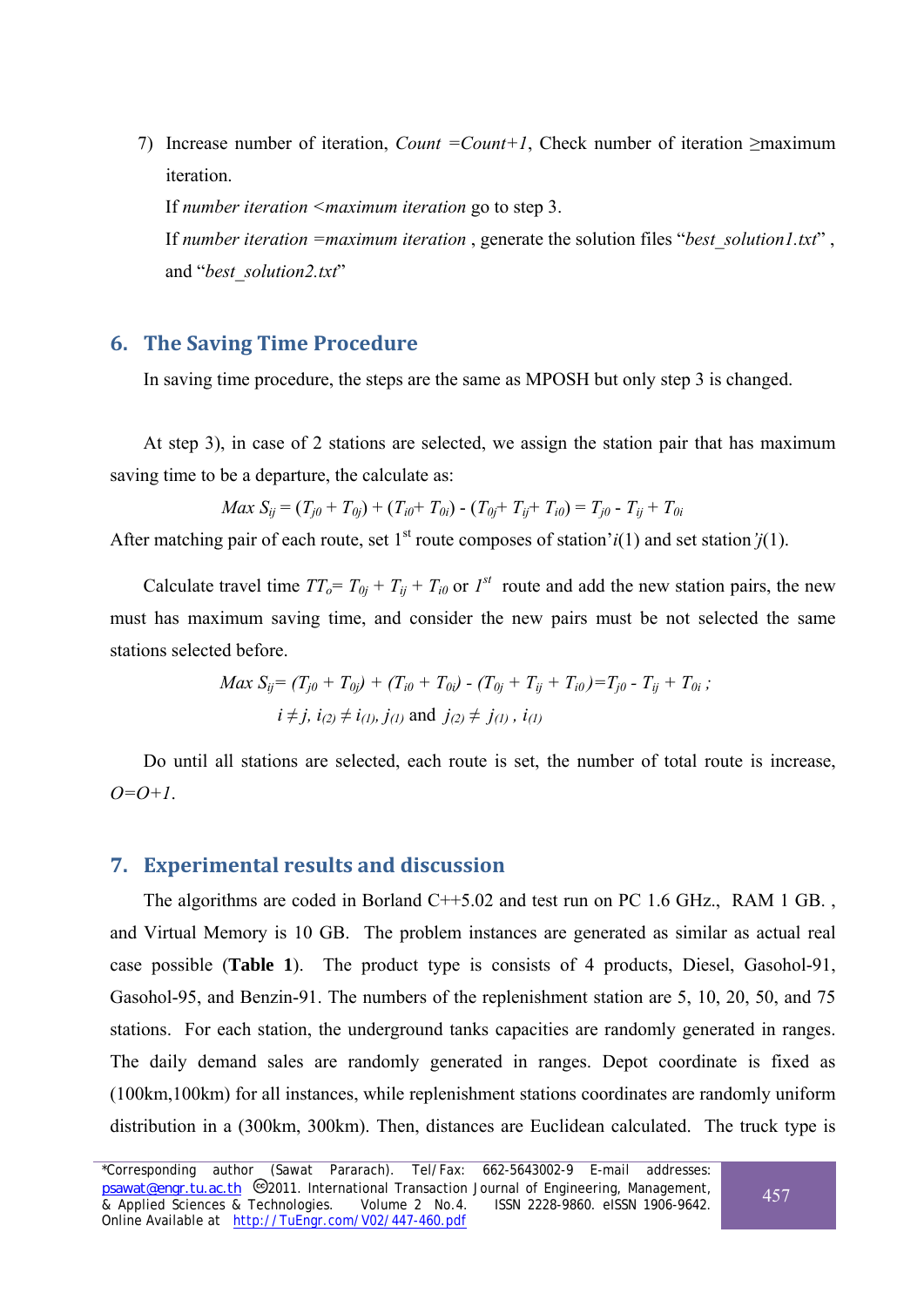only one type which consists of four compartments according to petro-oil products and each compartment is limited capacity. The velocity of each truck is the same of 60 km/hr.

Moreover, the related data used for all instances are as following; Labor cost in regular time is 1 baht /minute, labor cost in overtime is 2 baht/minute, and travel cost is 1 baht /minute. At depot, loading time is 30 minutes. At replenishment stations, unloading time is 45 minutes. The regular time is 8 hours and the maximum time include over time is 12 hours.

| Product    |      | Daily demand sale<br>(Liters) | Underground tank<br>Capacity (Liters) | Compartment<br>Capacity |          |
|------------|------|-------------------------------|---------------------------------------|-------------------------|----------|
|            | Max. | Min.                          | Max.                                  | Min.                    | (Liters) |
| Diesel     | 800  | 500                           | 5000                                  | 3000                    | 1600     |
| Gasohol-91 | 700  | 400                           | 3500                                  | 2000                    | 1400     |
| Gasohol-95 | 600  | 300                           | 3000                                  | 2000                    | 1200     |
| Benzin91   | 400  | 200                           | 2500                                  | 1500                    | 800      |

**Table 1:** Problem instances.

The parameters used in tabu search are; *rtabu* (maximum number of station pairs that are able to keep in tabu list) is equal to haft of station total ( *n/2*) , *stabu* (number of station pairs that are selected into tabu list in each iteration is equal to haft of station total ( *n/2*), number of generation is 350, and initialize  $ftabu = 0$ .

| Instances | <i>n.station</i> | Period | n. truck | <i>LING0</i> |        | <b>MPOSH</b> |        | Deviation |
|-----------|------------------|--------|----------|--------------|--------|--------------|--------|-----------|
|           |                  | (days) |          | Cost         | CPU(s) | Cost         | CPU(s) | (%)       |
|           |                  |        |          | 2074         |        | 2074         | 0.062  |           |
|           |                  |        |          | 2872         |        | 3404         | 0.063  | 18.52     |
|           |                  |        |          | 3016         |        | 3016         | 0.062  |           |
|           |                  |        |          | 4524         | 150    | 4524         | 0.072  |           |
|           |                  |        |          | <b>NA</b>    | >12000 | 3691         | 0.087  |           |

**Table 2**: Result comparison between LINGO and MPOSH.

*n. station* is total number of stations, *n.truck* is total number of trucks. *Cost* is the total cost, and *CPU* (s) is CPU time in second.

#### **Performance test results**

The performance MPOSH was checked, for small problem size, by comparison with Lingo 11.0 package (Table 2). The most of results show that the optimal trips are the same costs in both results from MPOSH and Lingo 11.0 exempt  $2<sup>nd</sup>$  instance. These data confirm the accuracy of MPOSH. The deviations of performance in percentage are obtained from Eq. (20).

$$
Deviation = \frac{(New-Old)}{Old} \times 100
$$
\n(20)

For the large size of problem, the numerical experiments are randomly generated 21 tests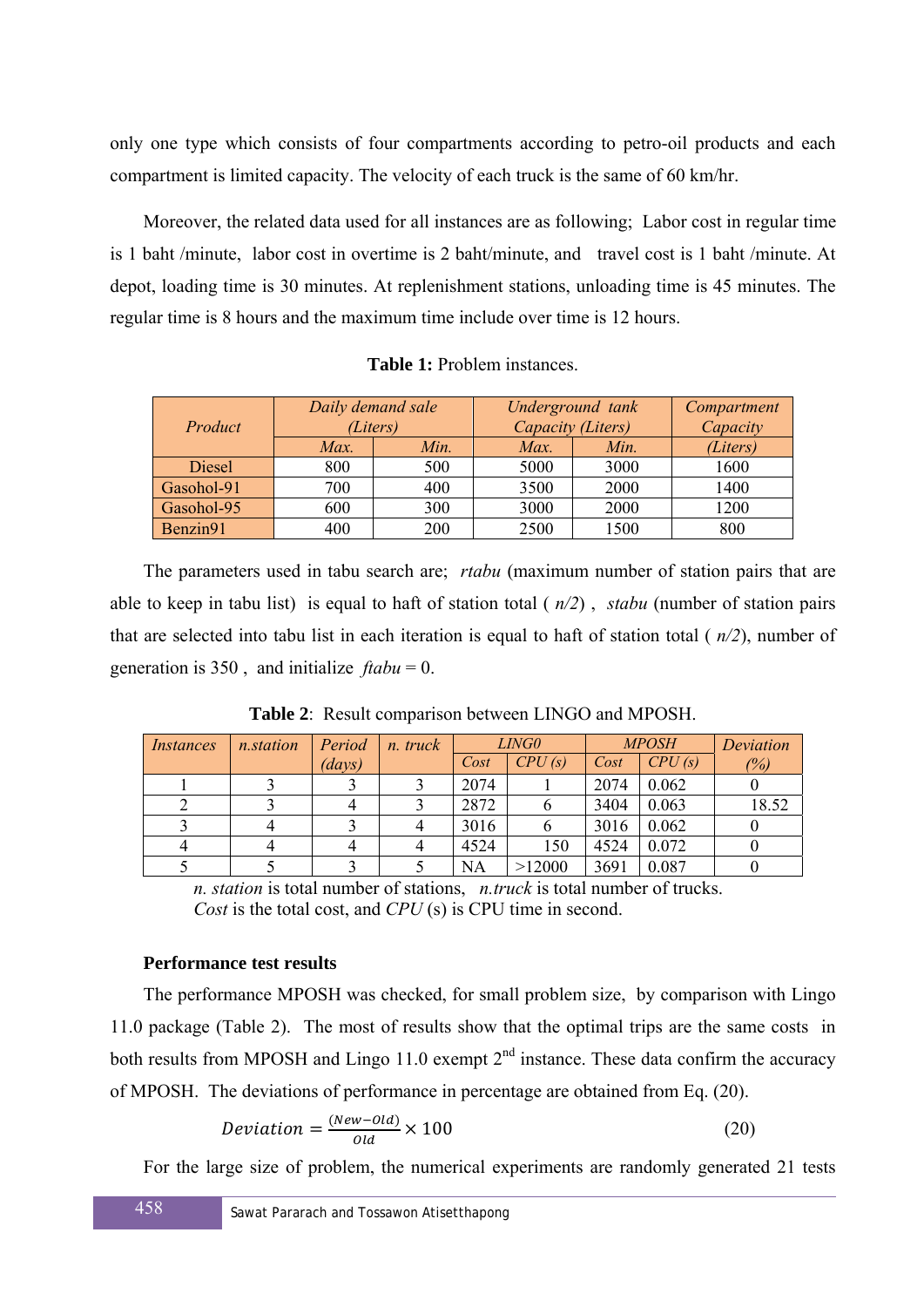instances with maximum 75 stations 20 days of period. The results of numerical experiments and the comparison between MPOSH and Tabu-MPOSH are shown in Table 3. Results confirm that the hybrid Tabu-MPOSH outperforms the MPOSH in cost but it requires more CPU times.

| <i>Instances</i> | <i>n.station</i> | Period | n. truck       | <b>MPOSH</b> |        | Tabu MPOSH |        | Deviation    |
|------------------|------------------|--------|----------------|--------------|--------|------------|--------|--------------|
|                  |                  | (days) |                | Cost         | CPU(s) | Cost       | CPU(s) | (%)          |
| 1                |                  | 5      | $\overline{2}$ | 7,382        | 0.08   | 7,118      | 4.17   | $-3.58$      |
| $\overline{2}$   |                  |        | $\overline{3}$ | 7,076        | 0.06   | 6,948      | 4.09   | $-1.81$      |
| $\overline{3}$   | 5                | 10     | $\overline{2}$ | 16,947       | 0.06   | 16,241     | 4.34   | $-4.17$      |
| $\overline{4}$   |                  |        | $\overline{3}$ | 16,182       | 0.08   | 15,816     | 4.69   | $-2.26$      |
| 5                |                  | 20     | $\overline{2}$ | 35,402       | 0.09   | 34,036     | 5.27   | $-3.86$      |
| 6                |                  |        | 3              | 33,872       | 0.09   | 33,186     | 5.41   | $-2.03$      |
| $\overline{7}$   |                  | 5      | 6              | 20,150       | 0.08   | 19,366     | 6.16   | $-3.89$      |
| 8                | 10               | 10     | 6              | 46,433       | 0.09   | 44,669     | 7.03   | $-3.8$       |
| 9                |                  | 20     | 6              | 96,808       | 0.11   | 93,084     | 8.45   | $-3.85$      |
| 10               |                  | 5      | 10             | 36,834       | 0.11   | 36,834     | 10.70  | $\theta$     |
| 11               |                  |        | 11             | 36,422       | 0.11   | 36,422     | 10.77  | $\mathbf{0}$ |
| 12               | 20               | 10     | 10             | 83,946       | 0.14   | 83,408     | 12.59  | $-0.64$      |
| 13               |                  |        | 11             | 82,916       | 0.13   | 82,916     | 12.42  | $\mathbf{0}$ |
| 14               |                  | 20     | 10             | 176,031      | 0.19   | 175,588    | 15.77  | $-0.25$      |
| 15               |                  |        | 11             | 173,971      | 0.19   | 173,971    | 15.70  | $\theta$     |
| 16               |                  | 5      | 25             | 93304        | 0.16   | 88460      | 26.20  | $-5.19$      |
| 17               | 50               | 10     | 25             | 209904       | 0.24   | 199337     | 31.05  | $-5.03$      |
| 18               |                  | 20     | 25             | 443194       | 0.28   | 420487     | 38.28  | $-5.12$      |
| 19               |                  | 5      | 38             | 140994       | 0.24   | 137688     | 41.48  | $-2.34$      |
| 20               |                  | 10     | 38             | 317807       | 0.33   | 310001     | 46.34  | $-2.46$      |
| 21               |                  | 20     | 38             | 659507       | 0.36   | 654221     | 55.42  | $-0.8$       |

**Table 3:** Result comparison between MPOSH and Tabu MPOSH.

*n. station* is total number of stations*, n.truck* is total number of trucks *Cost* is the total cost, and *CPU* (s) is CPU time in second

## **8. Conclusion**

This work involved development of two heuristics, MPOSH and Tabu-MPOSH for solving the multi-period replenishment stations problem. These heuristics are composed of several complex procedures, for simply understanding, they mainly contain only route construction and truck loading procedures. The heuristics were tested on randomly generated numerical data based real life data. For small size of problem, the results show our heuristics is acceptable in performance. The experiments were extensive tested for the large size of problem and compared with each other. The results confirm that the hybrid Tabu-MPOSH is more efficient than MPOSH. This study shows the alternative algorithm to improve the heuristic and could be extensive used for all heuristics.